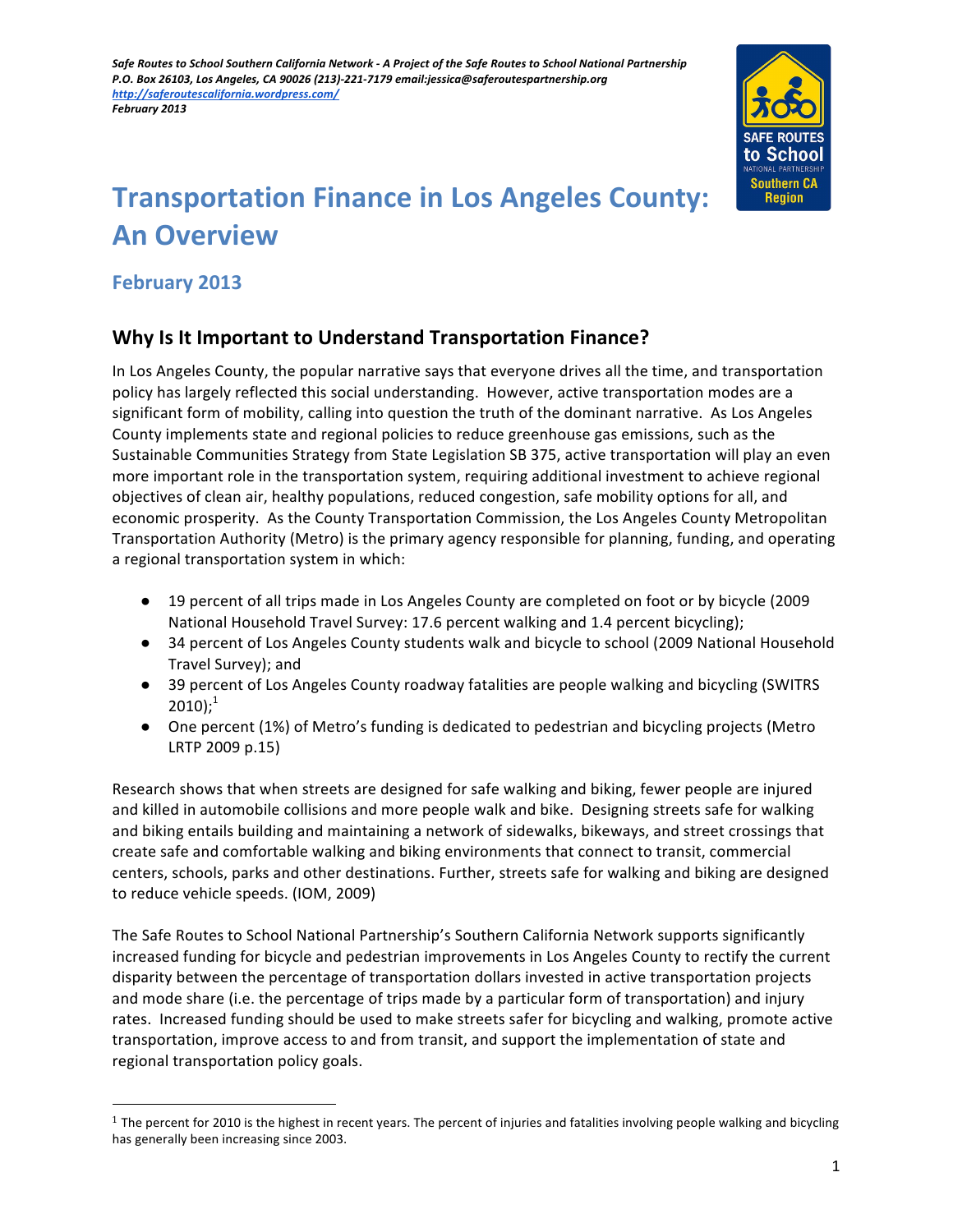We developed this overview to better understand the funding sources and opportunities that exist for pedestrian and bicycling projects and document the flow of current Los Angeles County transportation revenue streams.

# Los Angeles County Transportation Funding: Where Does It Come From?

Metro has three main sources of transportation funding:

- $\circ$  Federal funding streams
- State funding streams
- Local sales taxes

These three sources comprise the majority of Metro's annual \$4.5-billion operating budget (FY 2013). Chart 1 depicts the breakdown of projected transportation revenue from local sales taxes and state and federal transportation funding sources. Out of these three sources of revenue, the largest proportion (67 percent) comes primarily from three voter-approved Los Angeles County half-cent sales taxes: Proposition A (1980), Proposition C (1990) and Measure R (2008). An additional quarter-cent sales tax from the Transportation Development Act (TDA) was enacted by the State in 1971, though this analysis and Metro classify it as a local revenue source. Propositions A and C and TDA do not expire, while Measure R lasts for 30 years.



### **Chart 1: Revenue Sources as a Percent of Total Revenue Projected by Metro (2012 to 2021)**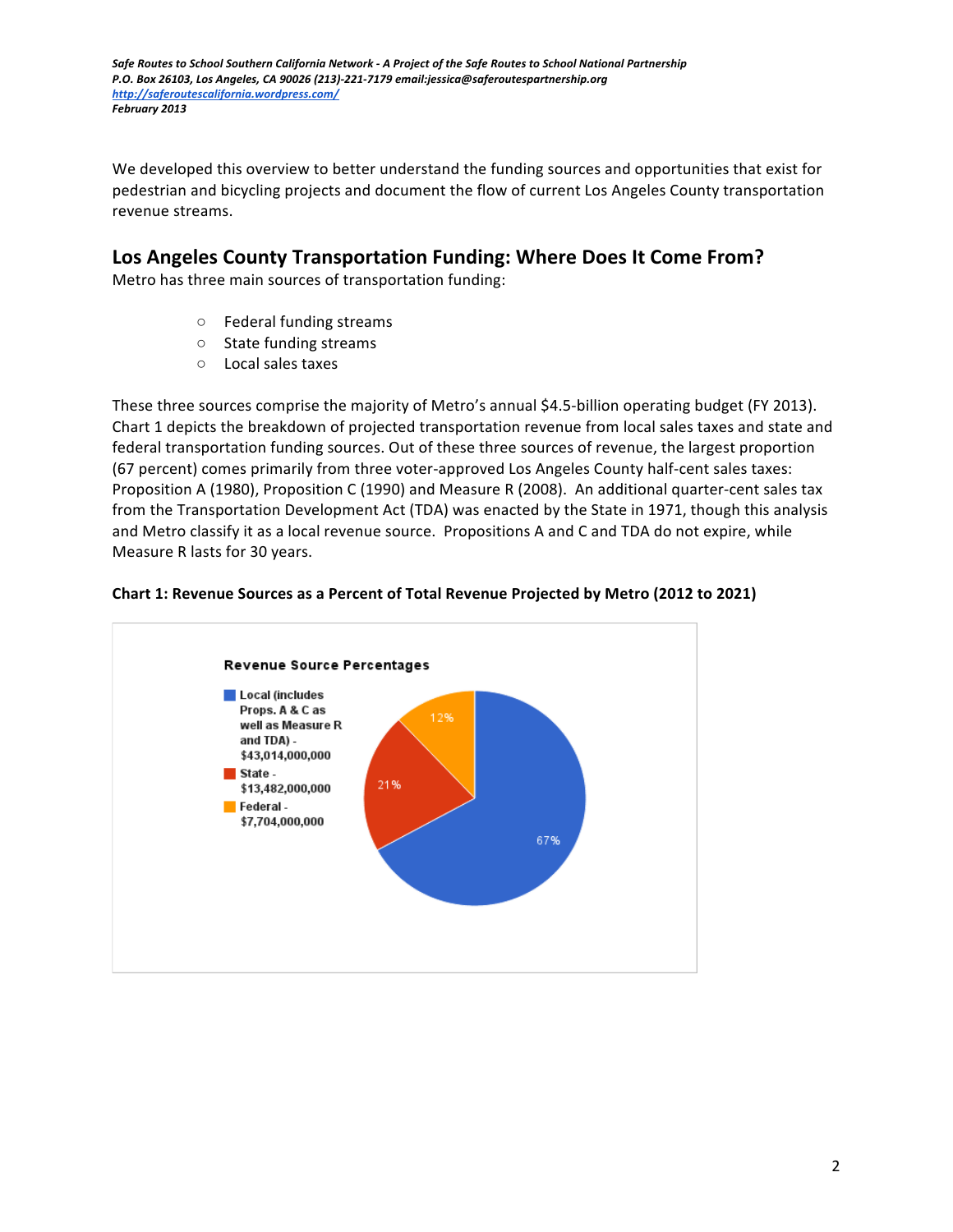

#### **Chart 2: Los Angeles County Local Revenue Sources - 2012 Breakdown**

State sales and excise taxes on motor vehicle fuel comprise the second largest funding source for Los Angeles County transportation projects (21 percent), providing funding for planning, capital investment, and operations.

Lastly, Metro relies on federal transportation funds for 12 percent of its revenue. These funds are primarily derived from the 18.4-cent federal gasoline tax. The legislation that governs this tax and its distribution to the states is commonly referred to as the federal transportation bill, currently MAP-21. While excise taxes on fuel play an important role in funding and maintaining transportation Infrastructure, the federal rate was last raised in 1993 and is not indexed to inflation. Additionally, the dual trends of increasingly fuel-efficient cars and a per-capita decrease in vehicle-miles traveled have further decreased federal gas tax revenue, as well as state gas tax revenue.

In an environment of stable or declining federal transportation revenues, states, regions and localities will continue to bear the primary responsibility for transportation financing. Therefore, locally generated revenues are vital to sustaining and expanding our transportations system. For this reason we have focused our overview on the currently available local funding sources.

## Los Angeles County Transportation Funding: Where Does it Go?

1) **Local Sales Tax Expenditures:** The revenue generated from local sales taxes plays a critical role in funding transportation in Los Angeles County. Table 1 presents a high-level breakdown of each of these funding sources.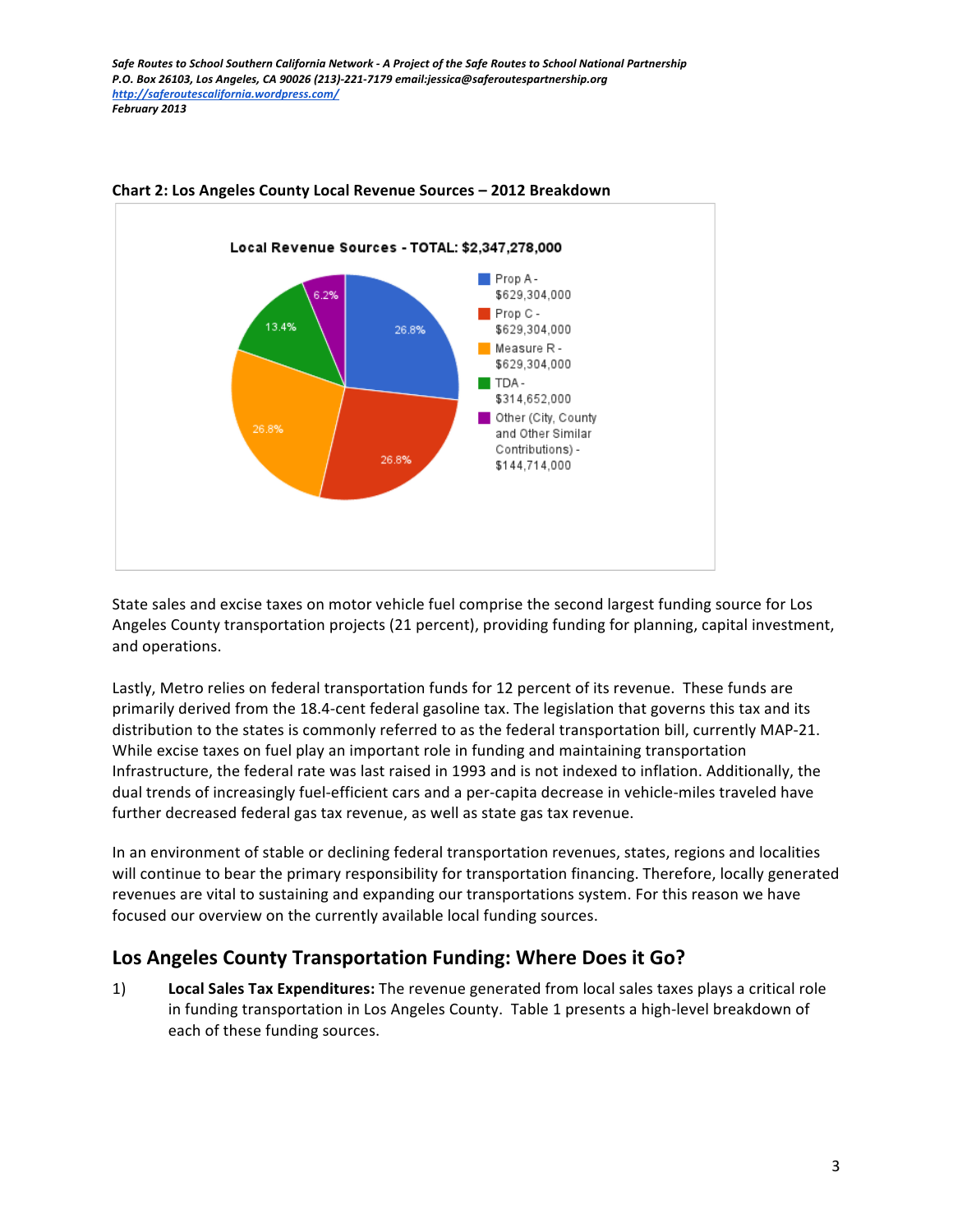| Legislation          | Tax<br>Rate | Local Return <sup>2</sup> | <b>Transit</b>                                                                     | Roads/<br><b>Highways</b>                                    | Discretionary | Pedestrian/<br><b>Bicycle</b>                                                                        |
|----------------------|-------------|---------------------------|------------------------------------------------------------------------------------|--------------------------------------------------------------|---------------|------------------------------------------------------------------------------------------------------|
| <b>Proposition A</b> | 1/2<br>Cent | 25%                       | 35%                                                                                | n/a                                                          | 40%           | 0%                                                                                                   |
| <b>Proposition C</b> | 1/2<br>Cent | 20%                       | 55%                                                                                | $25%$ - Transit   n/a<br>Specific<br>Highway<br>Improvements |               | 0%                                                                                                   |
| <b>Measure R</b>     | 1/2<br>Cent | 15%                       | 65%                                                                                | 20%                                                          | n/a           | 0%                                                                                                   |
| <b>TDA</b>           | 1/4<br>Cent | 0%                        | 98%<br>TDA Article 4,<br>8 (which also<br>included<br>allocations<br>for highways) | 0%                                                           | n/a           | 2%<br>TDA Article 3 (15%<br>of which goes<br>directly to LA City<br>and LA County for<br>bike paths) |

| Table 1: Allocation Requirements in Propositions A, C, Measure R and TDA |  |  |
|--------------------------------------------------------------------------|--|--|
|                                                                          |  |  |

- Twenty five percent of Proposition A revenue is returned to local jurisdictions (cities and LA County) for transportation ("local return"). The remaining 75 percent is controlled by Metro, with 35 percent dedicated to rail projects and 40 percent allocated on a discretionary basis.
- Proposition C returns 20 percent to local jurisdictions. The remaining 80 percent stays with Metro, with 40 percent dedicated to construction and maintenance of bus and rail facilities, five percent allocated to enhanced bus and rail security, 10 percent earmarked for commuter rail needs and the final 25 percent designated for transit related improvements to freeways and highways.
- Measure R returns 15 percent to local jurisdictions. The remaining 85 percent is administered by Metro in the following manner: 35 percent for new rail and bus rapid transit, three percent for Metrolink, two percent for Metro rail system improvements, 20 percent for carpool lanes, highways and other highway related improvements, five percent for rail operations and 20 percent for bus operations. Currently, one city in Los Angeles County, Los Angeles, dedicates a minimum percentage (10 percent) of Measure R local return funding for bicycle and pedestrian projects.
- TDA revenue is the smallest of the local sales tax revenues; about half of what Los Angeles County receives from its voter-approved sales taxes. State law allocates two percent of TDA

 

 $^2$  Each city in LA County receives an allocation of the revenue from each sales tax based on its population size to be spent on local transportation expenses. Cities have sole authority to determine how to spend this funding based on their respective transportation needs.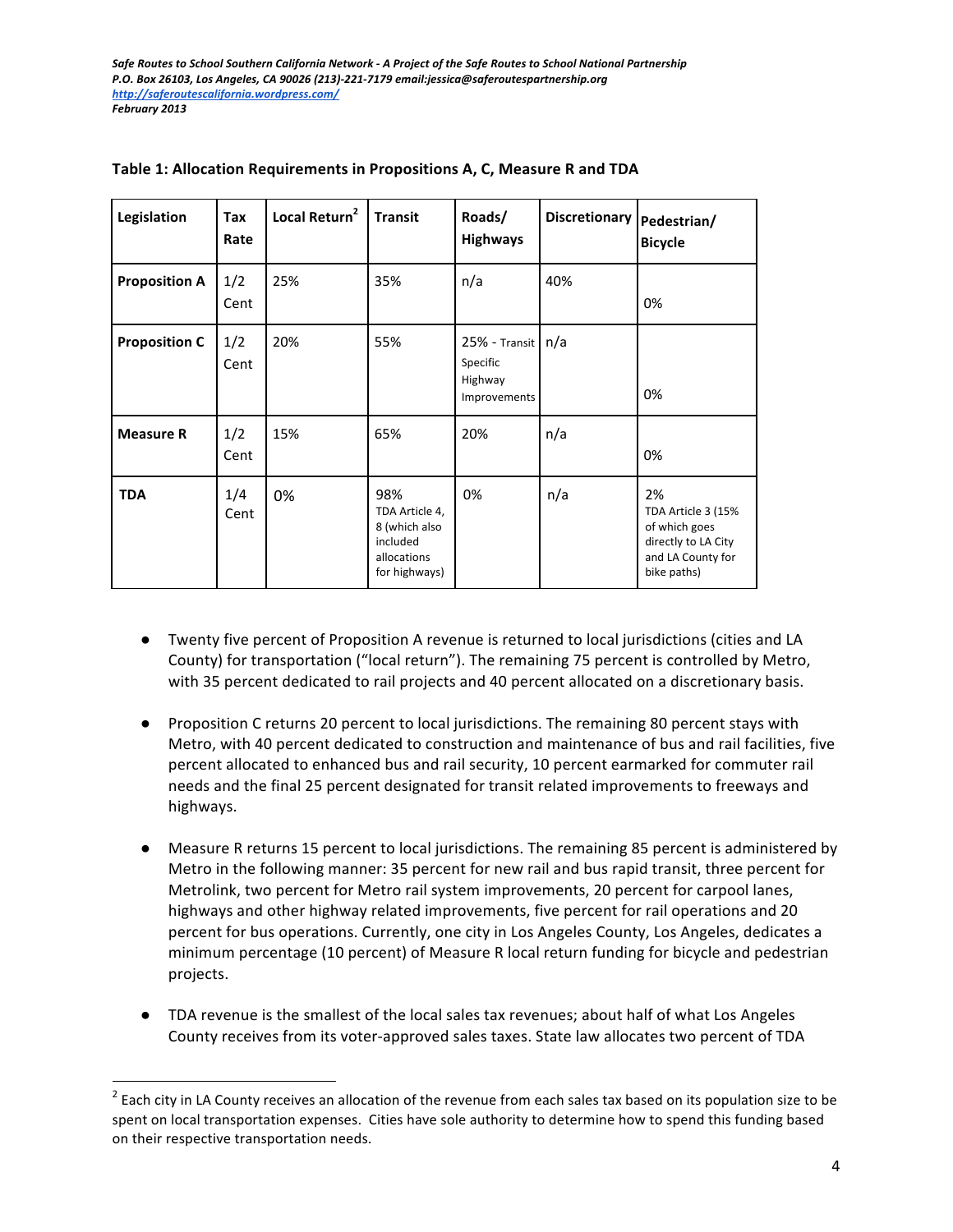funds to pedestrian and bicycle projects. Out of the \$314M in revenue this source generates for Los Angeles County, \$6M is allocated to pedestrian and bicycle investments. Fifteen percent of the bicycle allocation is divided between LA County and City of LA for Class 1 bike paths, the remaining 85 percent is allocated to local jurisdictions by population for bicycle projects and programs. TDA is the only sales tax that has a set-aside for pedestrian and bicycle investments. The remainder of TDA funds goes toward Metro administration, transit and para-transit programs.

# How Much Funding Is Spent on Bicycle and Pedestrian Projects in LA County?

## 1. Bicycle and Pedestrian Projects Built with State and Federal Transportation Funds.

Many cities in Los Angeles County obtain state and federal grants, such as Safe Routes to Schools (SRTS), Highway Safety Improvement Program (HSIP) or through Metro's Call for Projects grant process to build transportation projects. Any transportation project that is funded partially or entirely with state or federal transportation funding must be included in the Transportation Improvement Program (TIP). The TIP is published yearly by Metro and contains a list of all transportation projects in Los Angeles County for which state, federal or regional funding has been (or will be) obtained. Therefore, the TIP has the potential to be an effective tool for calculating the amount of state and federal funding secured by local jurisdictions in LA County for bicycle and pedestrian projects.

In other words, it should be possible to determine the percentage of overall state and federal transportation funding being spent on active transportation projects in LA County by adding up all the funding for bicycle and pedestrian projects in the TIP in LA County (i.e. Safe Routes to School, Highways Safety Improvement Program (HSIP), etc). Despite the potential of this methodology, the current organization of the TIP regarding funding allocations makes analysis and tracking of funding sources and disbursements very difficult.

## 2. Call for Projects.

Metro allocates approximately 1.5 percent of its Long Range Transportation Plan (LRTP) to its biannual grant-making process known as the Call for Projects (CFP). The CFP matches projects from local jurisdictions to federal, state, and local funding sources allocated by transportation mode, including bicycle and pedestrian improvements. In the 2013 CFP, 15 percent is tentatively allocated to bicycle projects and seven percent to pedestrian projects. Therefore, 22 percent of a funding source that is 1.5 percent of Metro's LRTP yields one-third of one percent (0.33%) for bicycle and pedestrian projects combined. CFP applications further require a local match, generally 20 to 35 percent of a project's cost, which consumes resources that might otherwise be available for local bicycle and pedestrian projects (Metro 2012c).

## 3. Bicycle and Pedestrian Projects Built with Cities' Transportation Funds

In addition to obtaining state and federal grants to construct pedestrian and bicycle improvements, cities may also use their "local return" funding from LA County's three local sales taxes or their own city's funds (general funds, developer fees, bond issues, etc.). Transportation projects that are funded with a city's general funds are not required to be listed in the TIP; therefore it is more difficult to track what funding sources cities are using for pedestrian and bicycle investments.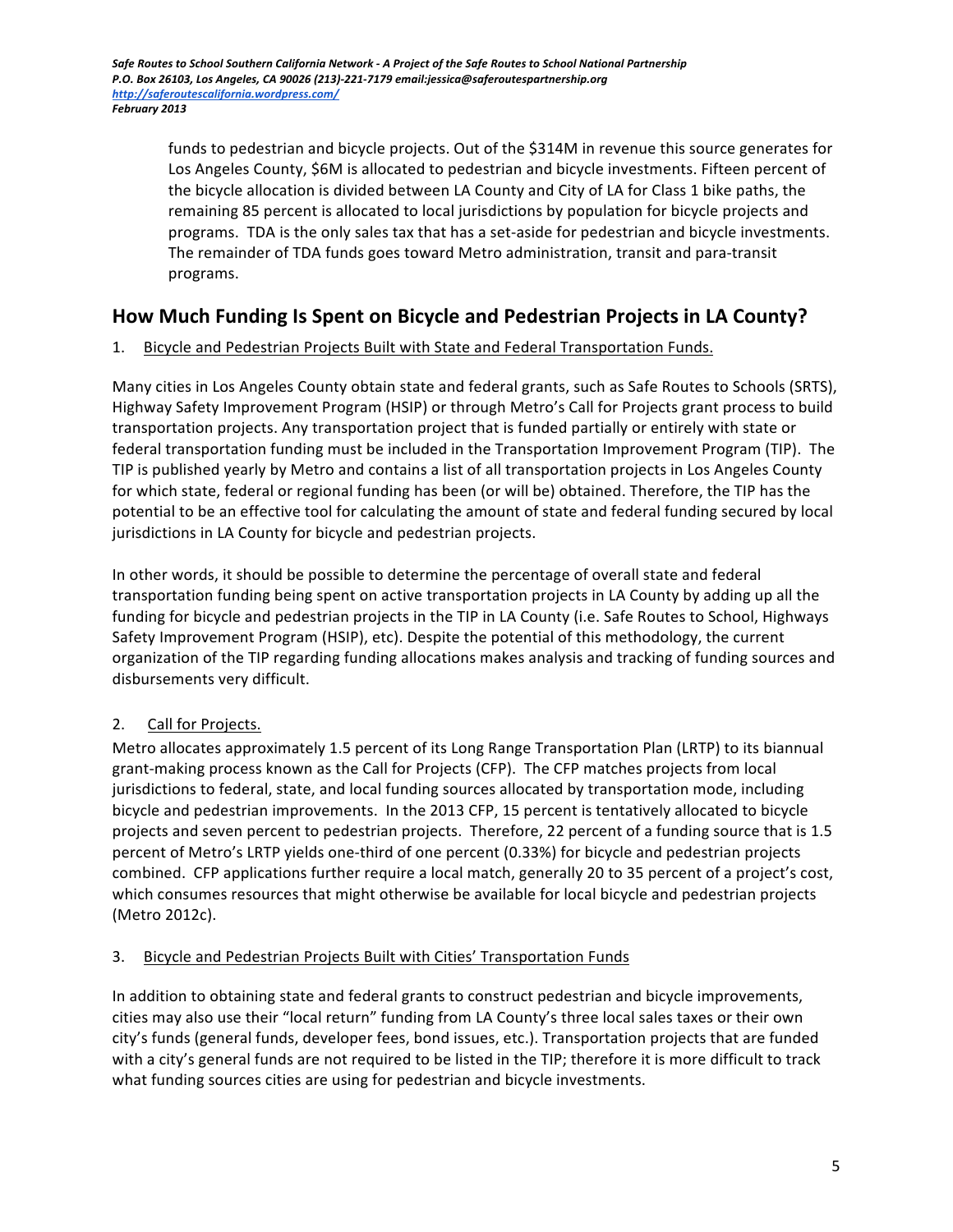Because of this challenge, we elected to interview staff from three cities in LA County to better understand how they fund active transportation: Culver City, Baldwin Park, and Santa Monica. None of these three cities contribute significant<sup>3</sup> levels of city funding for bicycle and pedestrian projects, aside from local matches for state and federal transportation grants. Instead, these cities have relied on grant money from the state, federal government, and through Metro's Call for Projects, including from nontransportation sources. One example is Culver City's partnership with the Baldwin Hills Conservancy to install bike lanes and sidewalks near the entrance to a State Park<sup>4</sup>. Derived from a variety of funding sources, Culver City typically limits its contributions to approximately 20 percent of the total cost of building bicycle and pedestrian improvements in order to satisfy the local match requirement required by state and federal grant programs.

To further understand-city-level finance practices, we also examined the capital improvement programs of 13<sup>5</sup> cities to specifically identify the funding sources for bicycle and pedestrian projects. Table 2 highlights the average amount of funding from local, state and federal sources that cities are currently using to implement bicycle and pedestrian projects. The cities on our final list represent a range of high and low-resourced cities. Our analysis of capital improvement program project lists for these 13 cities illustrates that:

- Cities are capable of funding only a small percentage of active transportation infrastructure through their local returns (from Propositions A and C and Measure R) and other city revenues (e.g. general funds, developer fees, and bond issues);
- Cities rely primarily on state and federal grant funding to build bicycle and pedestrian projects.
- The size (physical or financial) of a city has a significant effect on its capacity to obtain and invest significant levels of funding for bicycle and pedestrian infrastructure. High-resourced cities are better able to utilize higher tax receipts and other sources to leverage outside funding sources.
- Thus, even though cities receive an allocation of 67% of the transportation funds in LA County that come from local sales taxes, in none of the 13 cities highlighted in our research were local returns cities receiving sufficient revenue sources for bicycle or pedestrian projects.

 

 $^3$  Defined here as, funds that are generated at a city level and are capable of fully funding a project (i.e. not simply providing matching funds per the funders' requirement).

<sup>&</sup>lt;sup>4</sup> Please see our blog post (at: http://saferoutescalifornia.wordpress.com/2012/10/03/spotlight-on-culver-city/) about the funding from a non-transportation state agency partner that Culver City received in 2012.

 $5$ We began with a list of 24 cities - chosen because of their possession of bicycle or pedestrian master plans - and narrowed to 13 once all data was collected. Calculations were only made using information from cities that published all necessary data.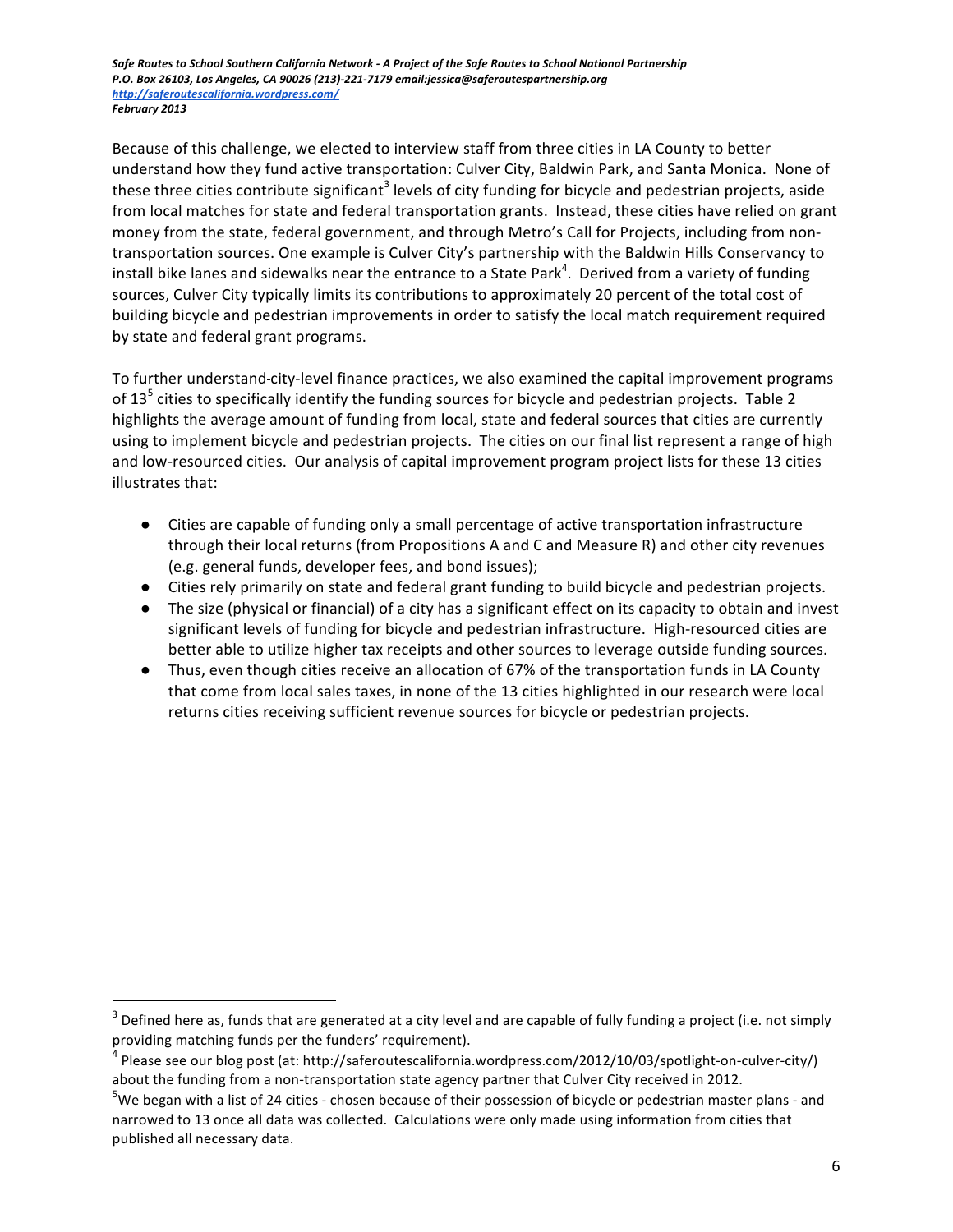|                                                                                                                  | <b>Bicycle and pedestrian</b><br>project funding in city<br><b>Capital Improvement</b><br><b>Projects from State and</b><br><b>Federal sources</b> | <b>Bicycle and pedestrian</b><br>project funding in city<br><b>Capital Improvement</b><br>Projects from city sources<br>(local returns and other<br>city revenues) | <b>Bicycle and pedestrian</b><br>project funding in city<br><b>Capital Improvement</b><br>Projects from city<br>revenues other than local<br>return |
|------------------------------------------------------------------------------------------------------------------|----------------------------------------------------------------------------------------------------------------------------------------------------|--------------------------------------------------------------------------------------------------------------------------------------------------------------------|-----------------------------------------------------------------------------------------------------------------------------------------------------|
| Average across 13 cities                                                                                         | 90.14%                                                                                                                                             | 9.86%                                                                                                                                                              | 4.70%                                                                                                                                               |
| <b>High Resourced Cities</b><br>(Culver City, Santa Clarita,<br>Santa Monica, South<br>Pasadena, West Hollywood) | 81.72%                                                                                                                                             | 18.28%                                                                                                                                                             | 13.63%                                                                                                                                              |
| <b>Medium-High Resourced</b><br><b>Cities</b><br>(Burbank, Temple City,<br>Pasadena, Whittier)                   | 83.05%                                                                                                                                             | 16.95%                                                                                                                                                             | 3.92 %                                                                                                                                              |
| <b>Medium-Low Resource</b><br><b>Cities</b><br>(City of Los Angeles,<br>Lancaster, Long Beach)                   | 95.81%                                                                                                                                             | 4.19 %                                                                                                                                                             | 1.23%                                                                                                                                               |
| <b>Low Resourced City</b><br>(Huntington Park)                                                                   | 100 %                                                                                                                                              | 0.00%                                                                                                                                                              | 0.00%                                                                                                                                               |

#### Table 2: Percent of Local versus State and Federal Funding Sources that Cities Use for Bicycle and **Pedestrian Projects**

The calculations in Table 2 include city expenditures dedicated to large projects with bicycle or pedestrian components, regardless of what fraction the bicycle or pedestrian elements comprise in the larger project. Because of a lack of available data, we are unable to accurately calculate the cost of only the bicycle and pedestrian components and have chosen to include total project costs in our calculations. In addition, because the capital improvement lists that we drew data from included transportation and non-transportation projects, our analysis could result in an underestimate of percent of transportation dollars spent on bicycle and/or pedestrian projects.

We also want to point out that by only selecting cities that have a bicycle and/or pedestrian master plan, it is possible that we may be overestimating the percent of transportation dollars spent on pedestrian and bicycle improvements when compared to cities that do not have a pedestrian and/or bicycle plan.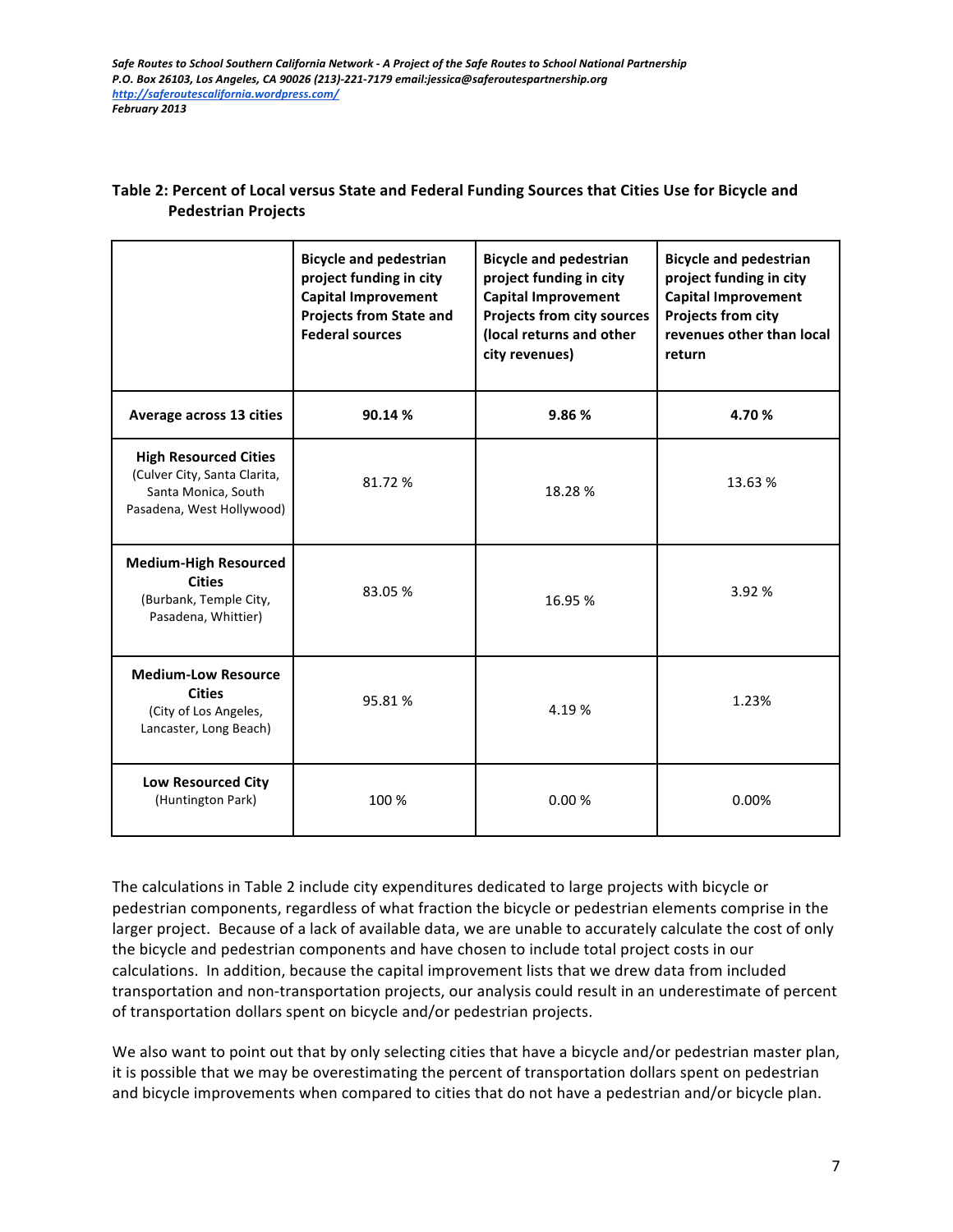# **Conclusion**

Through the adoption of the Sustainable Communities Strategy, diverse stakeholders throughout Los Angeles County and the broader Southern California region identified the need for increased funding to create walkable and bike-able communities. Yet active transportation is currently funded far less than either its mode share or share of fatalities. Based on our findings, most cities do not have sufficient resources to fund active transportation projects at the level needed to achieve regional transportation objectives outlined in the Sustainable Communities Strategy. While sales tax revenues fund the largest percentage of transportation projects in LA County, competing demands prevent most cities from dedicating significant portions of their local returns to pedestrian and bicycle projects. Those cities that have been most successful in building streets safe for walking and bicycling have primarily relied upon state and federal grants. Widespread implementation of pedestrian and bicycle infrastructure across LA County to meet the goals of the Sustainable Communities Strategy will depend on developing new approaches to funding transportation projects.

# How Can We Increase Funding for Pedestrian and Bicycle Investments?

Based on the previous analysis, we recommend increasing funding for active transportation to a level commensurate with mode share, fatality rates, and regional transportation objectives embodied in the Sustainable Communities Strategy. The following recommendations include changes to Metro's policy and funding allocations to increase resources and technical assistance dedicated to walking and bicycling:

- As Metro embarks on the largest transportation capital program in Los Angeles County's history, there is an incredible opportunity to leverage this investment by concurrently modernizing active transportation infrastructure within project areas. A "complete streets" (or "multimodal projects") policy would require that any Metro-funded transportation project include bicycle and pedestrian improvements in the project scope. In the case of a transit project, this policy would develop a robust network of first/last-mile facilities to maximize the value of the transit investment. For freeway projects, this policy would help mitigate impacts on communities by repairing active transportation networks impacted by physical barriers and large volumes of high-speed traffic. Such an integrated approach would cost-effectively implement active transportation infrastructure at scale.
- Metro's Call for Projects should increase allocations for bicycle and pedestrian modes and require that projects in other modal categories follow a "complete streets" policy (described above). The Call for Projects should also include planning criteria, such as existence of a bicycle, pedestrian and safe routes to school plan, to direct resources to those jurisdictions working to meet Sustainable Communities Strategy objectives. The Call for Projects should also include equity criteria, such as high injury/fatality rates, high rates of obesity and air quality related illnesses, low financial resources and low per-capita income.
- Given that the Call for Projects only accounts for less than 1.5 percent of Metro's LRTP, Metro should explore creating a dedicated funding stream for bicycle and pedestrian projects from existing discretionary and highway sources, including the 40 percent Proposition A discretionary funding and 25 percent Proposition C allocation for highways.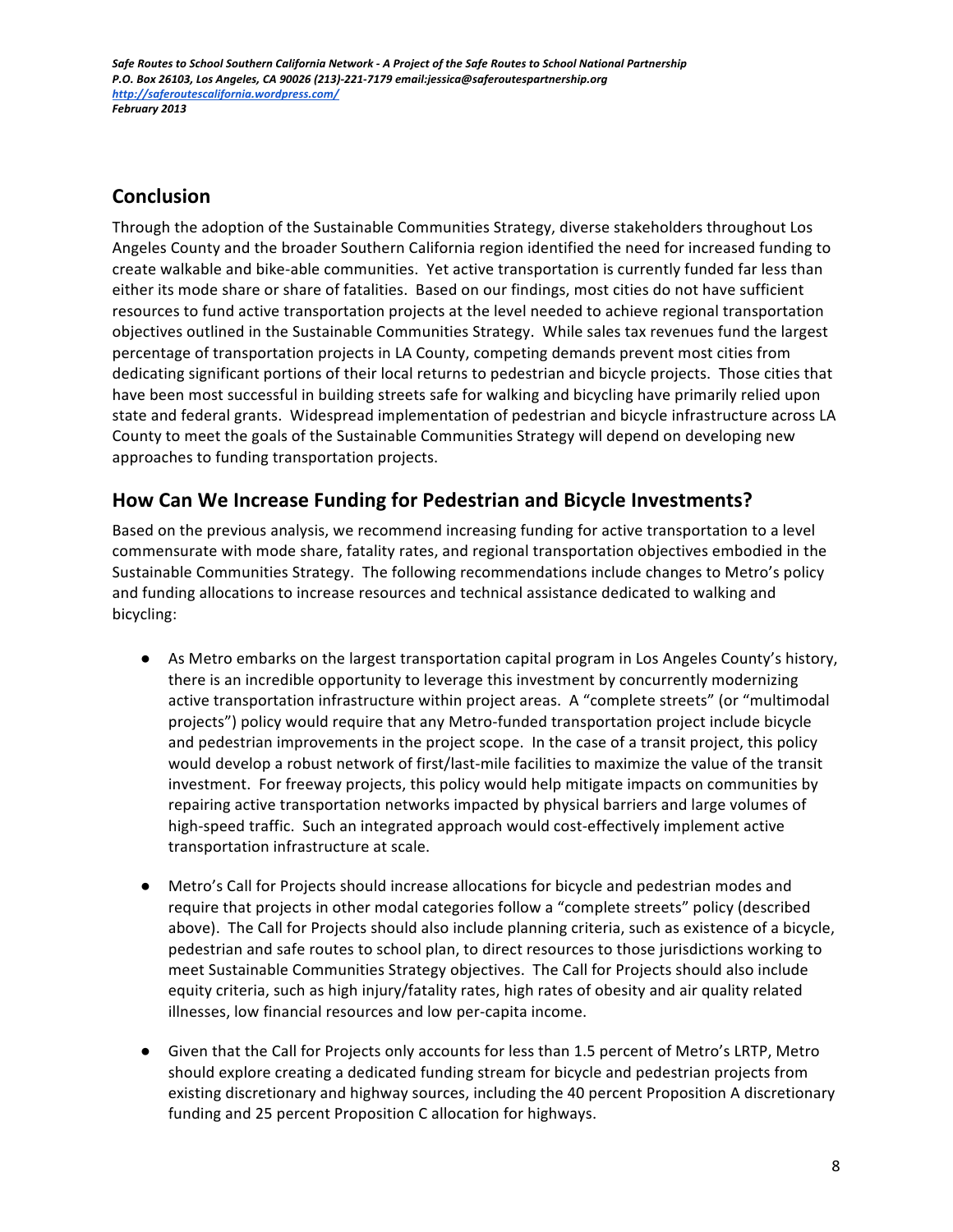- Prioritize local revenue sources for active transportation projects. Federal dollars are onerous for cities to use on all but the largest capital projects, adding disproportionate costs to otherwise cost-effective projects. Metro should aim to have no federal dollars used on projects \$1,000,000 or less. Federal dollars dedicated to active transportation should be targeted to regionally significant projects, such as Class 1 bike paths or large-scale streetscape rehabilitations, by jurisdictions with the technical capacity to satisfy federal requirements. Metro should allocate sufficient local revenue to meet demand for projects \$1,000,000 or less.
- Create a Technical Assistance Program to support cities meeting eligibility criteria, such as high injury/fatality rates, high rates of obesity and air quality related illnesses, low financial resources and low per-capita income. Such a program would assist with creation of bicycle, pedestrian, and safe routes to school plans, identification of project lists and preparation of grant applications. The program could also provide financial assistance for local matches to state and federal funding sources.
- Create a project list of top 100 shovel ready active transportation projects across the County for inclusion in the 2016 Regional Transportation Plan and to prepare for potential future funding sources, such as state cap-and-trade funds.
- Create an Active Transportation Program to plan, finance, design, and construct regionally significant active transportation infrastructure. Such a division would operate in parallel to Metro's Highways Program, with similar responsibilities. The Active Transportation Program would prioritize continuous networks that cross multiple jurisdictional boundaries.
- Establish performance criteria for the County's transportation system including injury and fatality rates and mode share, with regular reporting. Metro should increase transparency by reporting spending on active transportation, which would require additional information to be included in the Transportation Improvement Program.
- Allocate funds for active transportation programming to support Education, Encouragement, Enforcement, and Evaluation activities. Metro-supported programs could include countywide bicycle and pedestrian safety education in schools and traffic diversion programs for adults, in addition to "bike to work" promotions and similar encouragement activities.

We offer the following recommendations to cities so they are better able to address roadway safety, more competitive when applying for grants, and better situated to take advantage of any increase in active transportation funding.

- Adopt local complete street policies. A local policy will help ensure routine roadway maintenance projects include bicycle and pedestrian improvements and any local funds spent on roadway projects provide improved pedestrian and bicycle connectivity. (http://www.smartgrowthamerica.org/complete-streets/complete-streets-fundamentals)
- Update local street standards, roadway cross sections and street classifications. Customize and adopting the Model Design Manual for Living Streets. (http://www.modelstreetdesignmanual.com/download.html)
- Develop and adopt bicycle, pedestrian and/or Safe Route to School Plans to identify and prioritize projects for future grant opportunities. Prioritize areas with high rates of collisions and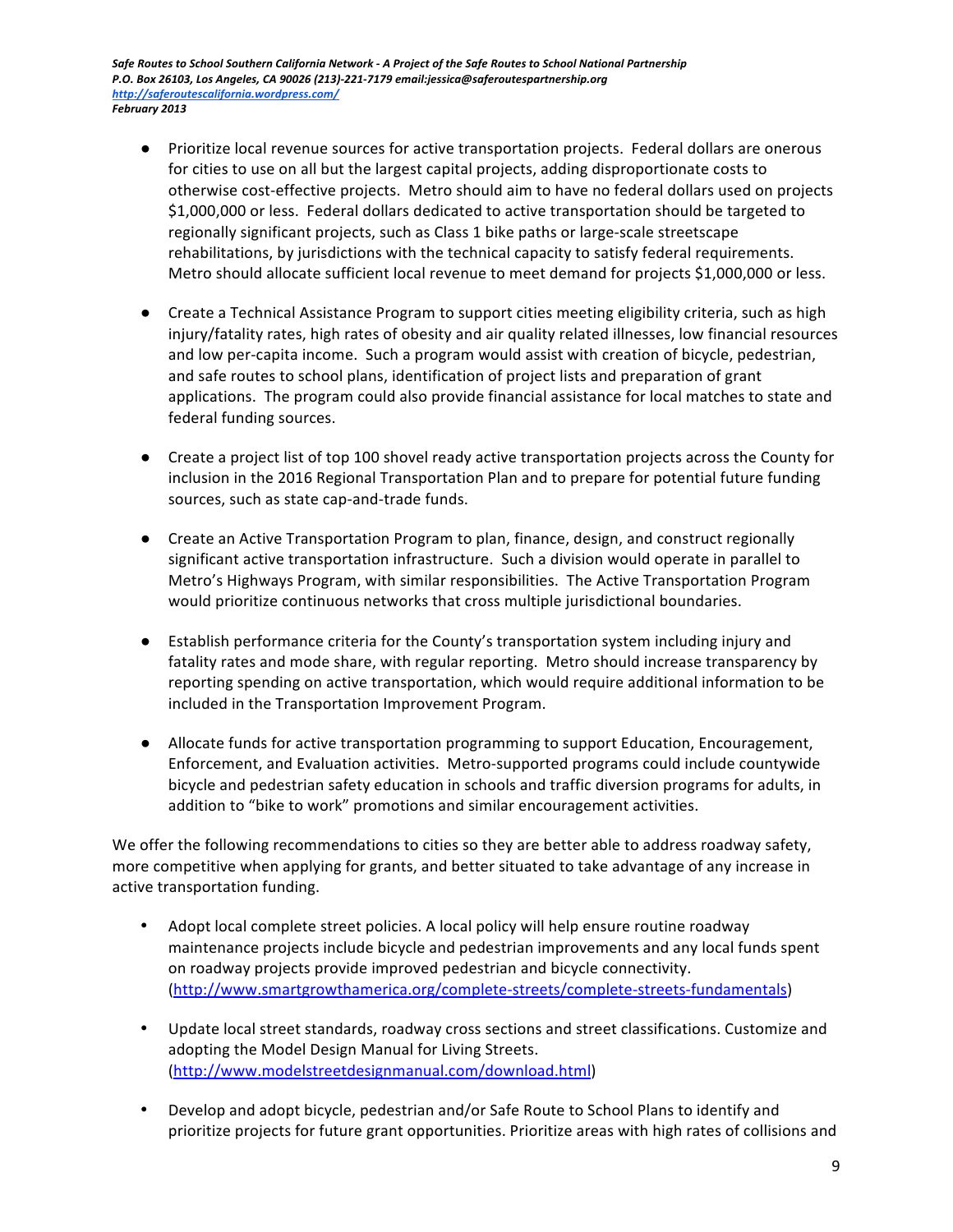neighborhoods with a high percentage of residents who are transit dependent. Currently, two cities in Los Angeles County have adopted pedestrian master plans and one third of Los Angeles County jurisdictions have bicycle master plans.

- Use the California Statewide Integrated Traffic Records System (SWITRS), a data source on motorist, pedestrian and bicyclist injuries caused by vehicle collisions, to help prioritize pedestrian and bicycle streetscape projects (http://safetrec.berkeley.edu/tims/index.html).
- Include funding allocations for sidewalk improvements and the implementation of bikeways in any local bond or tax initiative for roadways or city transportation and infrastructure maintenance and operations.
- Continue to leverage local funds as a match for grant opportunities. Take advantage of planning and project grant funds available from the Federal Highway Administration, Caltrans, the Strategic Growth Council, the Southern California Association of Governments, Metro and related agencies.

#### Author:

● Zachary Elgart, Safe Routes to School National Partnership, Transportation Finance Fellow Editors: 

- Jessica Meaney, Safe Routes to School National Partnership, Southern California Policy Director
- Gayle Haberman, Los Angeles County Department of Public Health, Chief of Policy, PLACE Program
- Alexis Lantz, Los Angeles County Department of Public Health, Policy Analyst, PLACE Program
- Gloria Ohland, Move LA, Policy and Communications Director
- Ryan Wiggins, Transportation for America, California Organizer
- Rye Baerg, Pauline Chow, Stephanie Weber, Safe Routes to School National Partnership
- Eric Bruins, Los Angeles County Bicycle Coalition, Planning and Policy Director

#### **Resources**

California Highway Patrol. (2010). 2010 Annual Report of Fatal and Injury Motor Vehicle Traffic Collisions - Section 8. Statewide Integrated Traffic Records System (SWITRS). Retrieved August 19, 2012. Available at: http://www.chp.ca.gov/switrs/xls/2010-sec8.xls.

City of Santa Monica. (2011). 2011-2013 Biennial City Budget. Retrieved October 3, 2012. Available at: http://www.smgov.net/uploadedFiles/Departments/Finance/Annual\_Budgets/2011- 13\_Proposed\_Biennial\_Budget/FY%202011-13%20Executive%20Summary%20(for%20web).pdf.

- CTC (California Transportation Commission). (2006). Guidelines for Traffic Congestion Relief Program. Retrieved August 15, 2012. Available at: http://www.catc.ca.gov/programs/tcrp/TCRP\_Gdlns\_G-06-04.pdf.
- CTC (California Transportation Commission). (2012). Traffic Congestion Relief Program Statues. Retrieved August 15, 2012. Available at: http://www.catc.ca.gov/programs/tcrp/TCRP\_Statutes.pdf.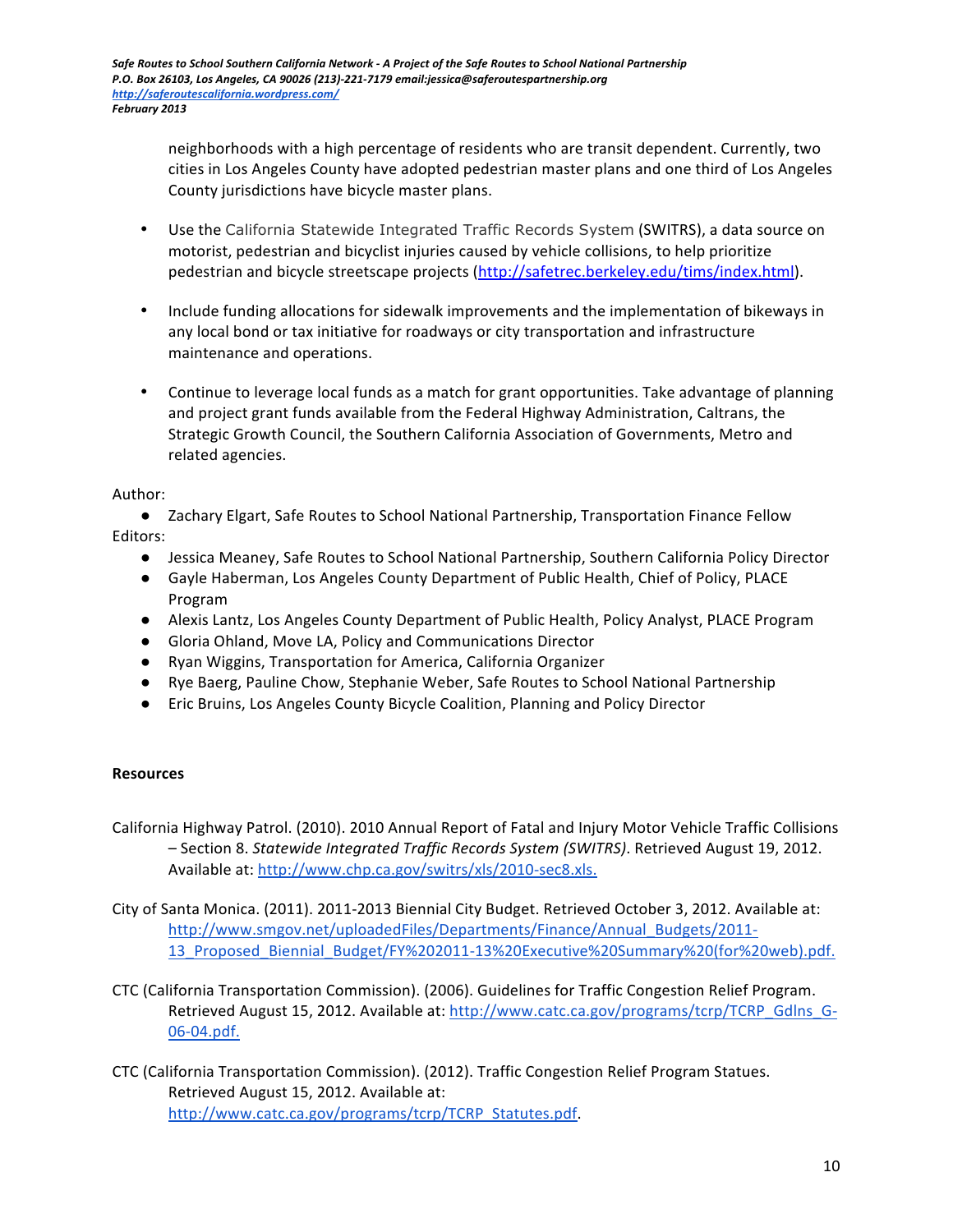- Caltrans (California Department of Transportation). (2007). Congestion Mitigation and Air Quality Program Guidelines. Retrieved August 15, 2012. Available at: http://www.dot.ca.gov/hq/transprog/federal/cmaq/CMAQ\_Description.pdf.
- Caltrans (California Department of Transportation). (2011). Congestion Mitigation and Air Quality Program Estimated 2011-2012 Apportionments. Retrieved August 19, 2012. Available at: http://www.dot.ca.gov/hq/transprog/federal/cmaq/cmaq\_est\_2012\_16.pdf.
- Caltrans (California Department of Transportation). (2012a). 2012 State Highway Operation and Protection Program. Retrieved August 15, 2012. Available at: http://www.dot.ca.gov/hq/transprog/SHOPP/2012\_SHOPP\_as\_approved\_by\_the\_CTC.pdf.
- Caltrans (California Department of Transportation). (2012b). Safe Routes to School Programs. Retrieved August 19, 2012. Available at: http://www.dot.ca.gov/hq/LocalPrograms/saferoutes/saferoutes.htm
- DPH (County of Los Angeles Department of Public Health). (2012). PLACE Program: Policies for Livable, Active Communities and Environments. Retrieved August 19, 2012. Available at: http://publichealth.lacounty.gov/place/.
- Ehl, Larry. (2011). MAP-21 Possible Impacts of Revised Core Transportation Programs. Transportation Issues Daily. 7 November, 2011. Retrieved August 19, 2012. Available at: http://www.transportationissuesdaily.com/map21-possible-impacts-revise-core-transportationprograms/.
- Institute of Medicine (IOM). 2009. Local Government Actions to Prevent Childhood Obesity. Washington, DC: The National Academies Press.
- Levinson, Marc. (2012). Surface Transportation Reauthorization in the 112th Congress: Summary and Sources. Retrieved August 23, 2012. Available at: http://www.fas.org/sgp/crs/misc/R42350.pdf.
- Metro (Los Angeles County Metropolitan Transportation Authority). (2009a). 2009 Long Range Transportation Plan. Retrieved August 14, 2012. Available at: http://www.metro.net/projects\_studies/images/final-2009-LRTP.pdf.
- Metro (Los Angeles County Metropolitan Transportation Authority). (2009b). 2009 Long Range Transportation Plan - Technical Document. Retrieved October 3, 2012. Available at: http://www.metro.net/projects\_studies/images/2009\_lrtp\_techdoc.pdf.
- Metro (Los Angeles County Metropolitan Transportation Authority). (2011). 2011 Countywide Call For Projects, Planning and Programming Committee Recommendations. Retrieved July 25, 2012. Available at: http://www.metro.net/projects\_studies/call\_projects/images/2011\_Call-for-Projects.pdf.
- Metro (Los Angeles County Metropolitan Transportation Authority). (2012). Adopted Fiscal Year 2013 Budget. Retrieved December 26, 2012, 2012. Available at: http://www.metro.net/about\_us/finance/images/Adopted\_Fiscal\_Year\_2013\_Budget.pdf